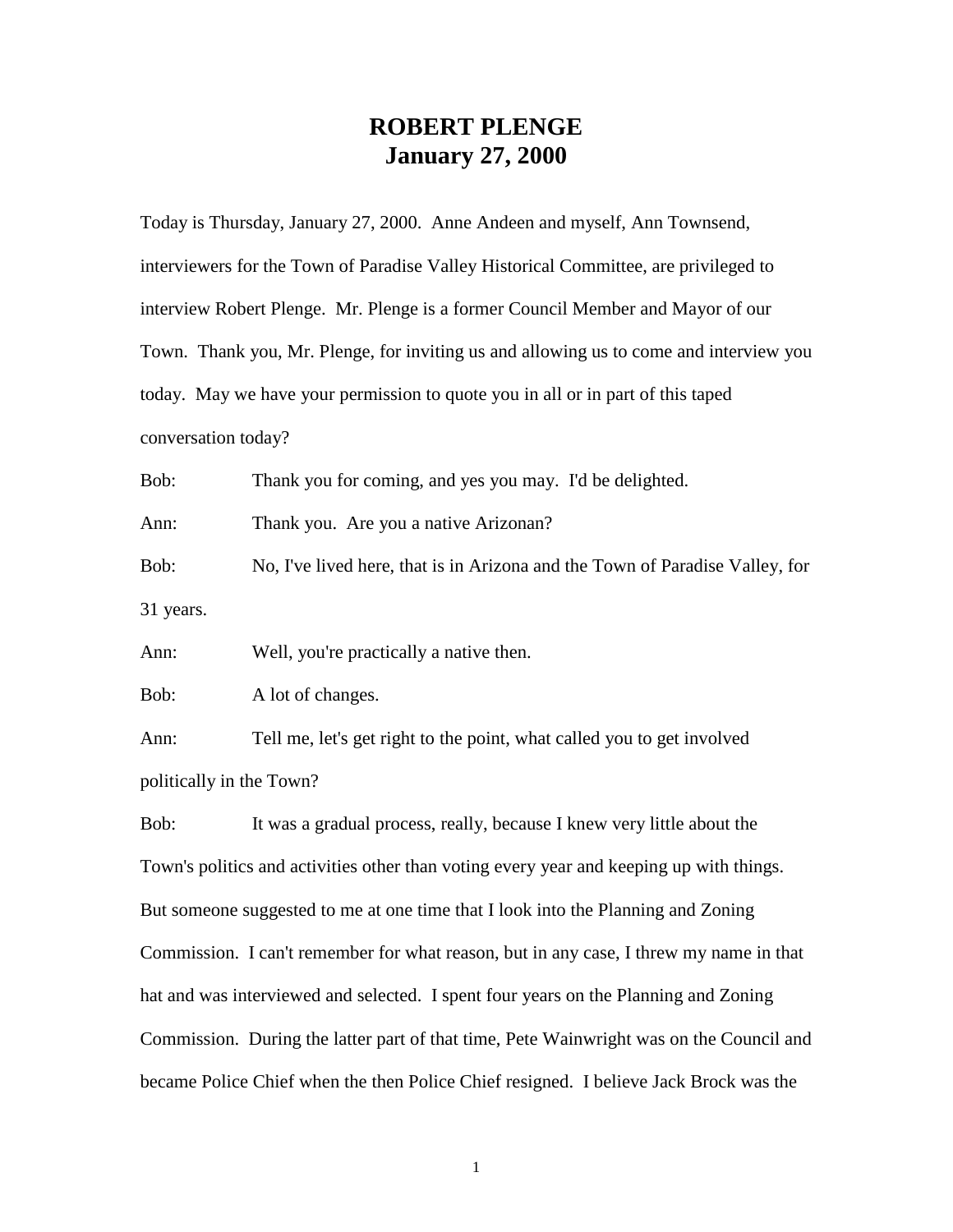Mayor. Barbara vonAmmon was the Mayor when I went on the Planning and Zoning. I think Jack Brock was the Mayor when Pete Wainwright resigned, and the Council needed someone to fill out Pete's term, so they asked if I was interested. I declined simply because up to that point, I hadn't given it any thought and was satisfied with my activities on P&Z. But, in any case, that got me to thinking about it and so when the next election rolled around, for reasons that I can no longer remember exactly, I did get the petitions and run.

Ann: There wasn't any particular issue that you felt serving on the Council would help to solve a certain problem?

Bob: No, although because of my four years on Planning and Zoning, that was my interest. Even on Council, I thought then and I think now that that is still the biggest issue facing the Town.

Ann: Planning and zoning?

Bob: Yeah. Correct.

Ann: I do too, especially in these times when building is so very good and old properties being torn down and palaces being erected. Your years on the Council were about 1982 to 1990.

Bob: I was on the Council from 1984 to 1986 when I was a Councilman for one term. Then I was Vice Mayor from 1986 to 1988, and Mayor from 1988 to 1992, I believe. You'd better check those with the staff, but I was on the Council for eight years.

Ann: And you were Mayor for two terms?

Bob: Two terms, right.

Ann: That was quite a gift to the Town, to do that.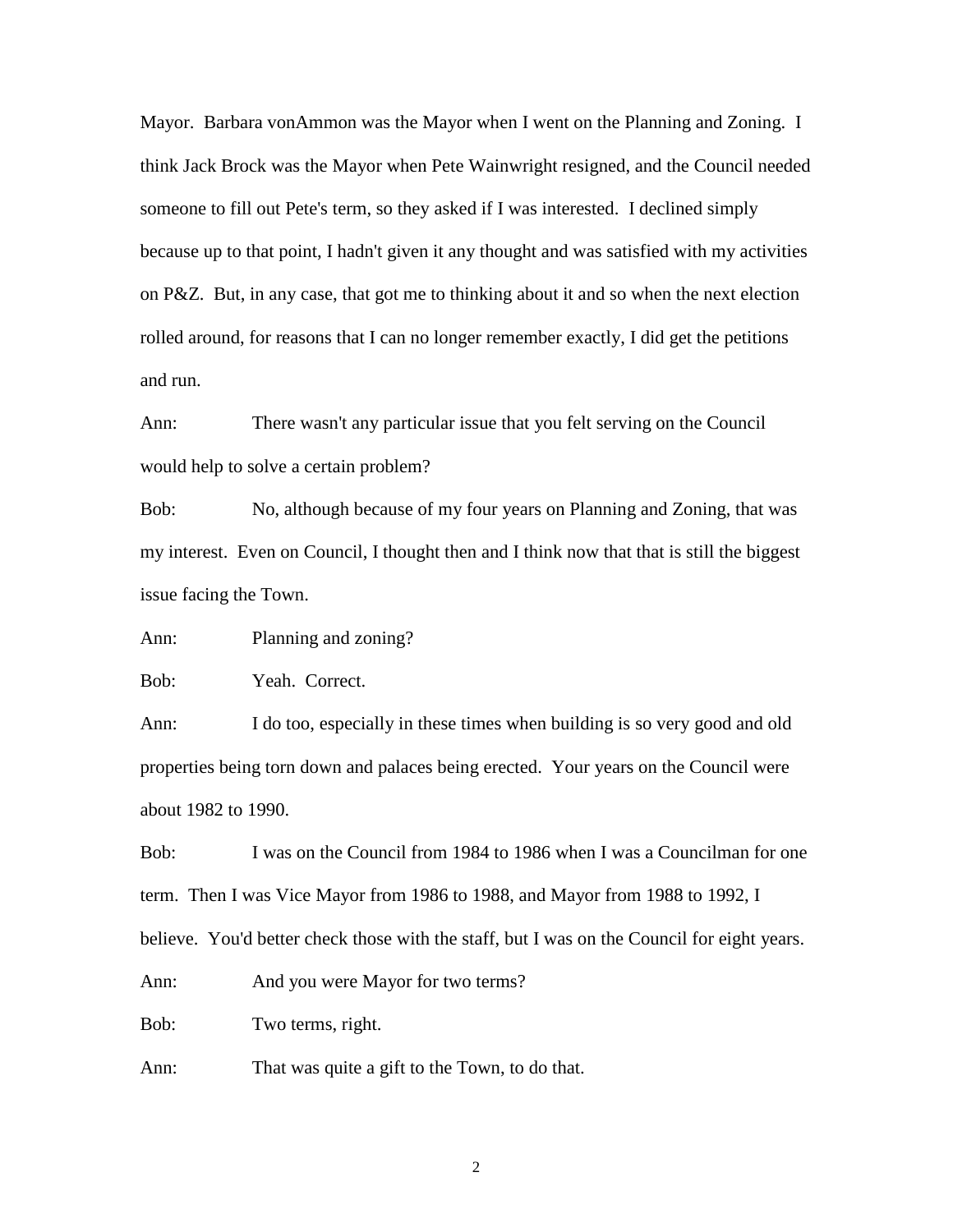Bob: That's very kind of you.

Ann: We are all the better for it.

Bob: Thank you.

Ann: What contributions do you recall are the most important to you during your term, not only on Council, but chiefly as Mayor and leader?

Bob: I mentioned earlier my interest in zoning. I think collectively through those years, that was the most important ongoing thing because there were a number of properties that developers and landowners would come and try to convince the Council that if we didn't allow them to build commercial developments or non-residential developments, that the land was useless. That was a continuing battle and it goes on to this day. Just protecting the zoning of the Town was probably the biggest single thing that the Council accomplished while I was there. In terms of individual issues, I'm probably best remembered, although my involvement was no more than the others, as being Mayor when the photo radar was put in. People remind me of that from time to time. But let me say this…

Ann: Could you review for this interview, as well as when it is put in a book, about the photo radar and what happened?

Bob: Photo radar was not my idea. I no longer remember who first brought it up to the Council, but I was in favor of it then and I remain in favor of it. It was something that the Town was the first in this area, and one of the first in the country, to have photo radar. At that time, it was fairly controversial, although I will say most of the people in Town supported it from day one. Most of the opposition to it then and I suspect now, came from people who were speeding through the Town and didn't like it. In any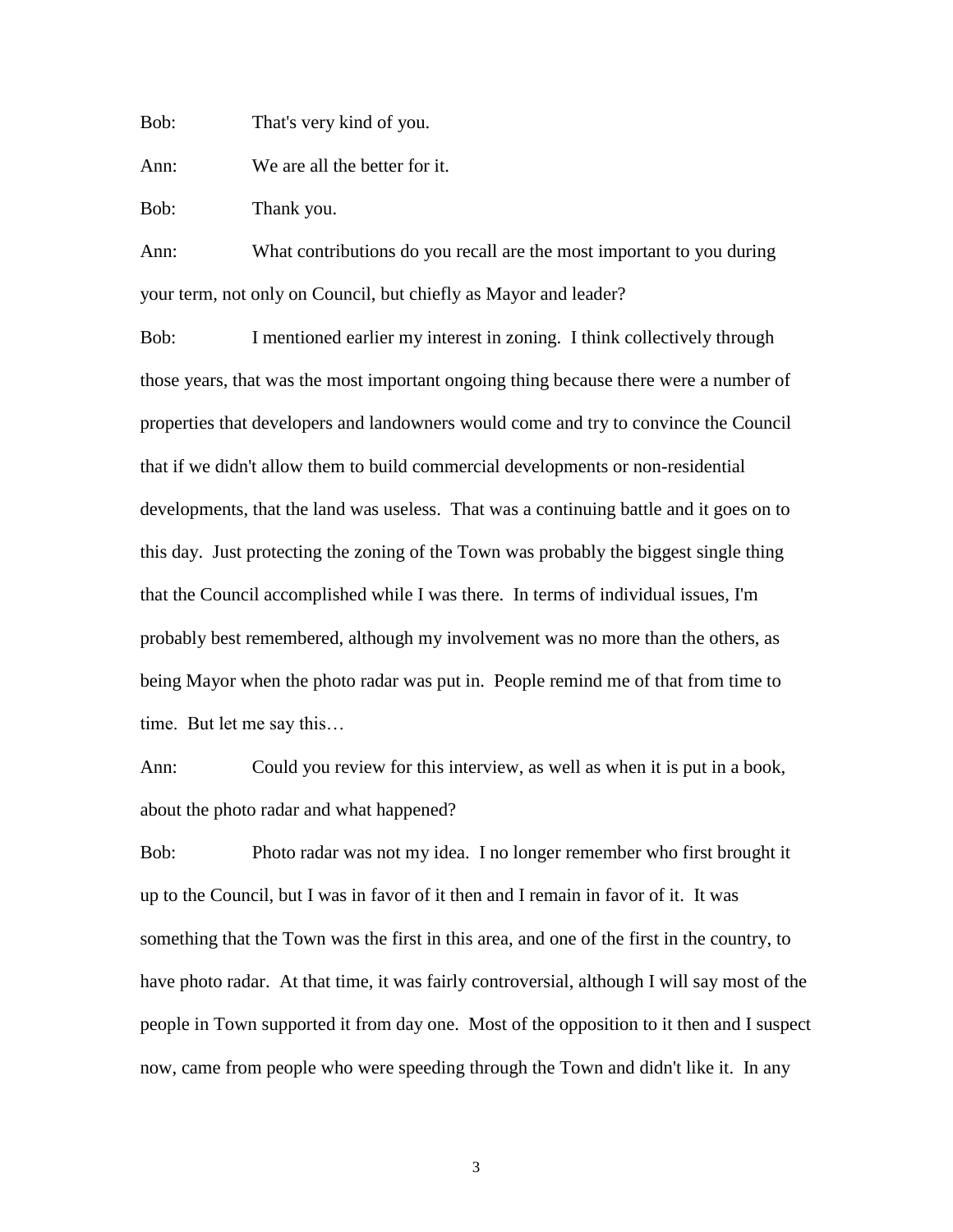case, it was a subject that was brought up; it was heard by the Council on several occasions; and the Council elected to go ahead with it. It has remained with us since then and it has expanded somewhat. That wasn't the biggest thing that happened while I was on the Council, it is just probably the thing that is most remembered…

Ann: Makes you notorious.

Bob: In fact, at that time, whenever I would speak to a group, no matter what subject I spoke on or to whom, when it came to the question and answer period, even if I hadn't mentioned photo radar, there was always a question about photo radar. I was always quick to tell them that there is one way they could beat photo radar. Everybody would perk up and listen, and then I would say, "Drive within the speed limit."

Another issue that took a lot of time and I think was a successful project for us was the improvement of what we call the Tatum Curve. It was a very dangerous curve, and we had numerous accidents on there. Some very, very serious. It was a long term project and I think, up until that time, it was probably the most expensive project the Town had put through. But we labored over that a long time and I think that was a big plus for the Town, particularly for the people who travel in that area.

If there's one thing that probably few people think of, but one of the things that happened while I was on Council on a long-term basis that is very important, is the acquisition of the land which now comprises the campus for the Town Hall. At the time I was on Council, all we had was that one little corner. There were a commercial activity behind us, an electric company, and there were some rundown houses. We were frequently approached by developers who wanted to buy the property in that block and develop it commercially under the theory that because it was next to the Town Hall, it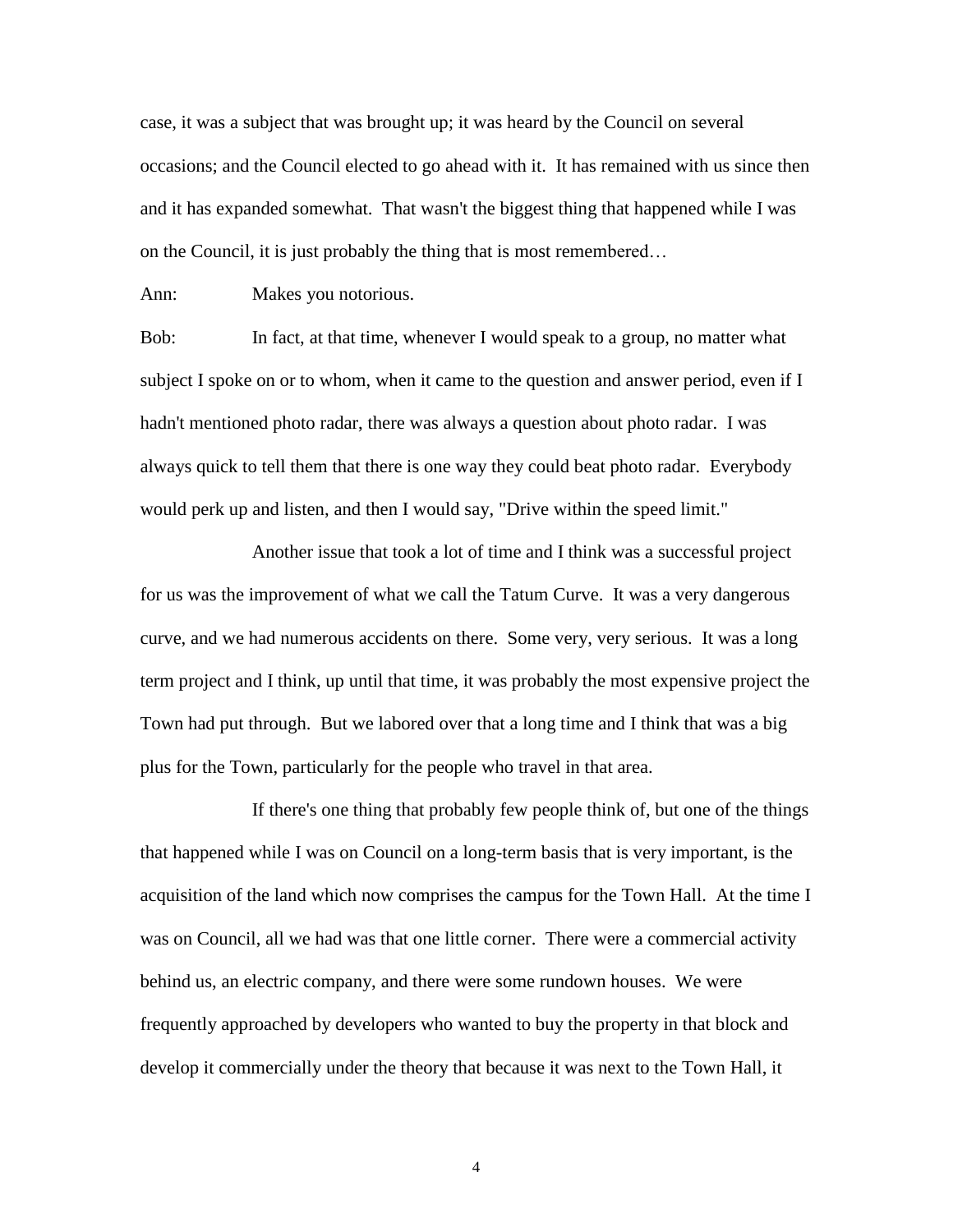could never be developed residentially. That was an ongoing battle. In any case, that was during the period when real estate prices, in retrospect, were at their lowest in the recent past. I had the Town staff investigate the ownership of the property. We went to the various owners and gradually bought most of the property, at what is today and even then, we thought were very good prices. I think it's good that we have that extra land, some of which has been used for the Police Department, and so forth. We have other parts of the land that are not being used in the Town that I think someday may end up being useful to us. In any case, we did get that off the list of properties that developers kept saying they wanted to develop commercially because it's not a good place to develop houses.

Ann: Do you know if the Town is interested in expanding the purchase of land in that complex to possibly have the land for the new fire station that they believe we need another one? Are you involved?

Bob: I don't know. No, I'm not involved.

Ann: We can talk about the Mummy Mountain Preserve, because I know you are head of the Board that helps acquire some of the top of Mummy Mountain. Tell us about that and how it got started? Was this you dream?

Bob: Well, I can't really take credit for it directly. It was an interest of mine when I was on the Council. But a couple years ago, the then Council, knowing my interest and the interest of others, asked if we would look into it a little bit. We investigated various alternatives: whether to set up a trust, a corporation; how the best way to structure the thing. We had professional advice in various capacities. Council appointed a Committee, including my appointment, and David Hann, who is very, very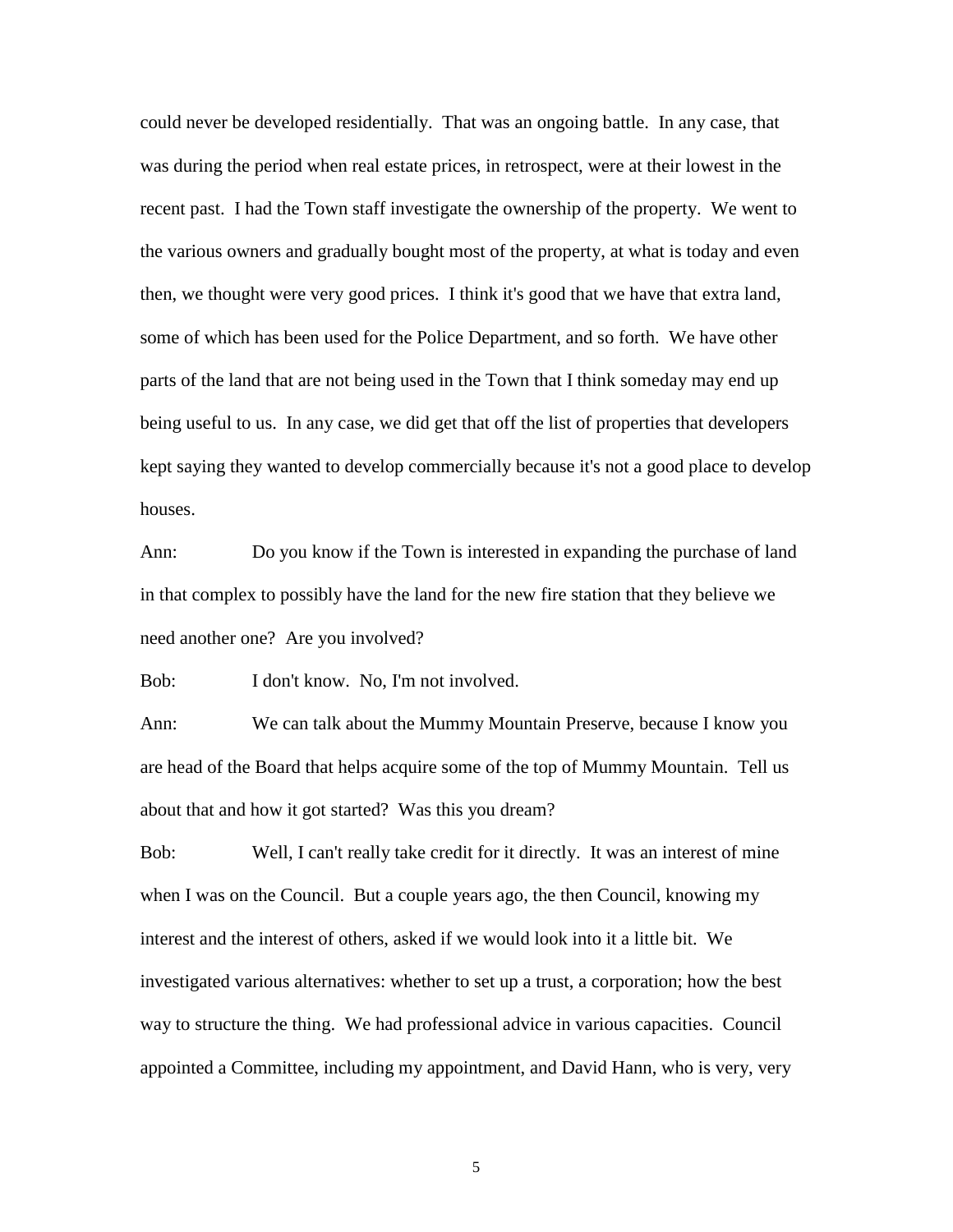helpful and instrumental in this whole project. We looked into it pretty thoroughly, and recommended to the Council and the Council accepted our recommendation that we set up a  $501(c)$ 3 charitable trust, the purpose of which is to receive and hold in perpetuity land in its natural state. While it's called the Mummy Mountain Preserve Trust, and that's the main thrust of it, the Trust may accept other land. It could take land on Camelback Mountain and could also accept other gifts of land.

Ann: Even flat land?

Bob: Yes, we can even accept flat land.

Ann: What would you do with it if it were flat land?

Bob: Well, we would probably use it to trade in some way with mountain top land. Philman Miller, for example, who was a long time resident of the Town who died some years ago, while I was on Council, did give us an acre of land on Cheney and Mockingbird. That lot now has been transferred to the Mummy Mountain Trust. It's surrounded by houses. It's a very appropriate place for a nice house so maybe someday we can exchange that for some land on top of the mountain.

Ann: How many acres do you have in the Trust right now?

Bob: There are a little over 200 acres in the Trust now, with a total of about 300 that we would like to obtain.

Ann: Three hundred more you'd like to obtain?

Bob: No, a total of 300 acres. A lot of that land was already owned by the Town; it had been acquired in one form or another. It's not that we as a Trust solicited or received all 200 acres from outside donors. We have received several acres. The largest parcel that we received since the Trust was formed was about 20 acres. Until we started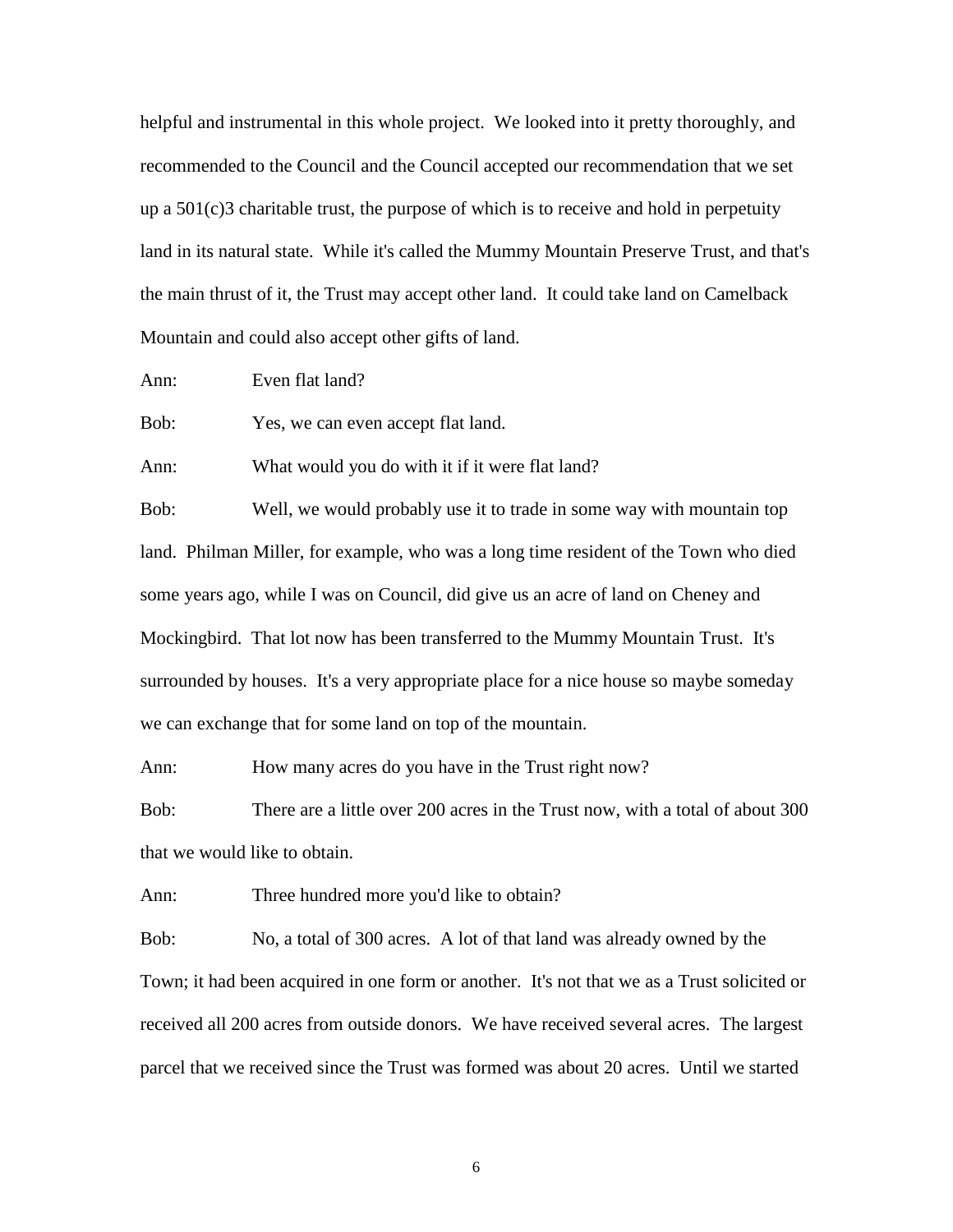looking into it, we didn't realize that there was one piece owned by Maricopa County. In fact, Maricopa County didn't know it owned it. When we checked the ownership, we went to Maricopa County and after numerous meetings with the Parks and Recreation Commission and the County Commissioners, we convinced them to donate that land to the Trust. We have had some private donations as well.

Ann: Are they people that live on the property right below the peak part of their property and they just save a certain amount of that?

Bob: Some of it the property is owned by people who don't live on Mummy Mountain. Other property includes what I call the back end of a person's home. Right now I'm talking to a man and his wife who have a house under construction. They have three or four acres. Part of the back of the lot goes up the mountain. What we're talking about is when they complete their house, we expect them to donate at least one acre to the Trust. The advantage to them is that the land will remain in its natural state as they would leave it anyway because that's one of the reasons they bought the lot. They will have a two-fold benefit. One is monetary, a tax benefit for donating it to the Trust, but also the satisfaction of knowing that they helped the Trust. From the Town's point of view and the resident's point of view, that will be one more acre that we will have and it will always remain in its natural state. Our appeal to a lot of people is that they could have their steak and eat it too. People who live there can keep that open space behind them and yet receive a tax benefit from it. Incidentally, the Trust document states that the land must remain in its natural state in perpetuity and cannot be used for any purpose. For example, we prohibit the use of construction of hiking paths. Not because we object to hiking paths, but we think that if anybody donates land to us, they don't want to donate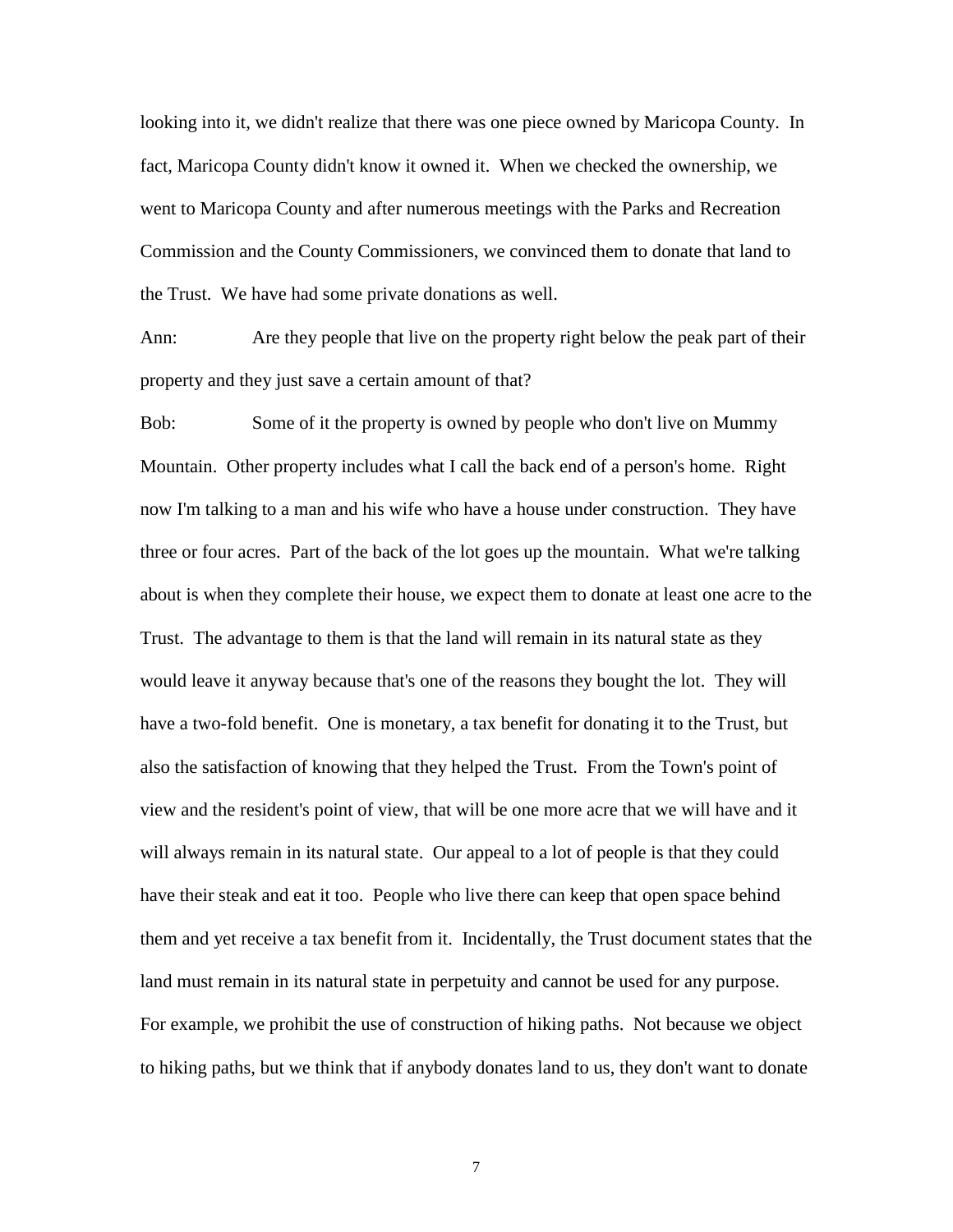land for the public. They can't say, "I'm having people hiking through what was my backyard."

Ann: That's very understandable.

Bob: The donors will lose nothing unless they plan to develop it. They will lose nothing and have the benefit of not only helping the Trust but the monetary benefit of the tax right off.

Ann: It helps maintain their privacy, too.

Bob: Absolutely.

Ann: I understand that there is approximately one acre up on Glen Drive that you're still trying to get. Most of the land along Glen Drive has been donated to the Mountain Preserve.

Bob: Glen Drive is a difficult area, but we're trying to work on some things.

Ann: Is that going to be possible?

Bob: Possible, yes. I don't know how probable it is.

Ann: They wouldn't be willing to make that trade to Cheney and Mockingbird?

Bob: We haven't presented that idea to them, but we're working on it.

Anne: Do you meet monthly, weekly? The Trust group, I mean.

Bob: We meet irregularly, certainly not weekly. We meet every two months. In addition, David Hann and I on the Board, Bennett Dorrance, Purdon Thomas and Bil Keane are the other Trustees. We meet as frequently as we can, particularly when we have a project to work on. As a matter of fact, we're trying to set up a meeting for next week. We haven't had one this year yet. The purpose of this meeting is to talk about whether or not we can solicit and receive monetary donations of a size sufficient to allow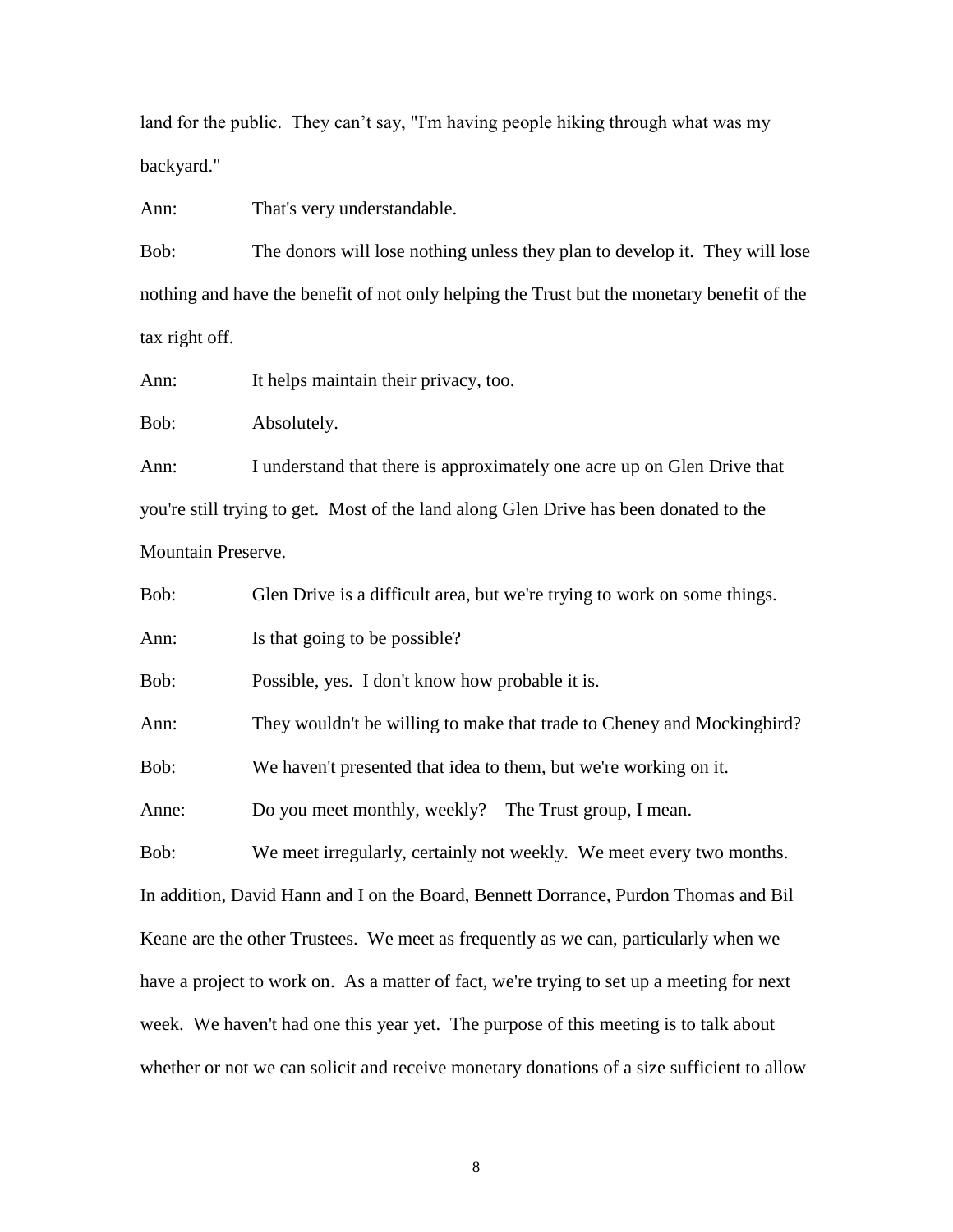us to buy any land. We received a few thousand dollars in donations, but not enough to even make a dent in buying a piece of land. One of the things we're thinking of doing is to get people to donate money or securities to turn into cash. It's possibly going to people where a tax write-off may not be much benefit to them as to others and say, "Well, we can't pay you the true market value for this property, but if you have two acres, you can donate one acre and we can purchase the other acre at fair market value." In effect, we would be buying the property for one half of its value. The donors would have a substantial tax benefit and the donors would be able to sell part of it where they may not really be able to sell it otherwise, or in many cases wouldn't want to sell it because they wouldn't want somebody to buy that parcel and build a house behind their house. But if they could sell it to the Trust, they would know that they could have some monetary benefit from it, as well as a tax benefit from it, and it would still remain in its natural state. To do that, we have to find a way to get people to donate money to the Trust. That's going to be one of the main thrusts of our next meeting.

Ann: Do you think you might have any repercussions from those who have donated land and haven't received any funds, but only got the tax credit? If they find out about it, they might be resentful and create a problem.

Bob: I don't think so, no. First of all, the majority of the 200 acres was already donated to the Town before the Trust was formed. The Maricopa County property would not be a question. The individuals who have donated to us, or who have indicated that they will donate to us, I don't think there would be a problem.

Ann: They're not that greedy that they would make a problem? Bob: No, I don't think so.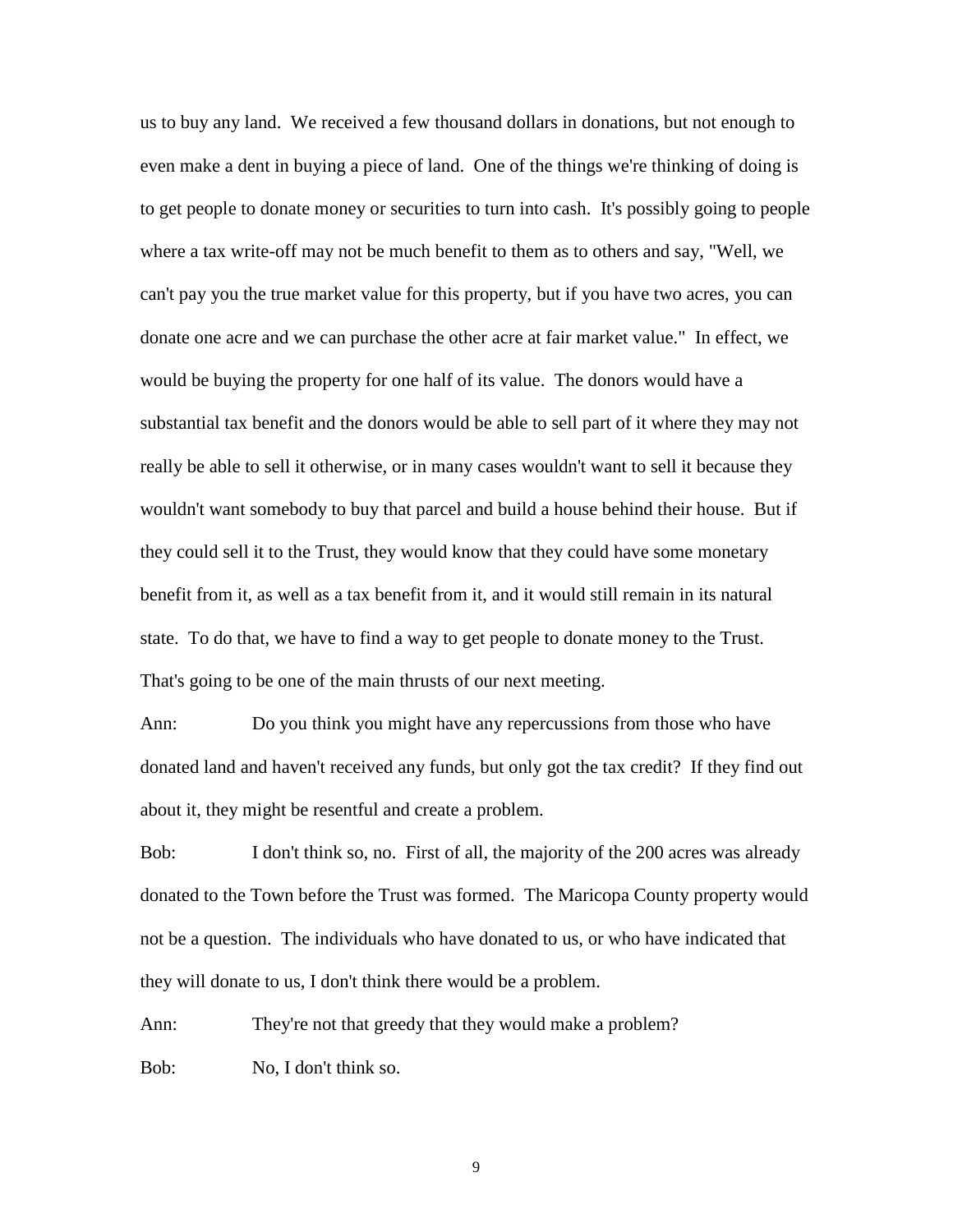Ann: Well good, I hope not.

Anne: There wouldn't ever be a problem in time to come that something could be changed, like hiking paths going in, or something like that. Is there protection?

Bob: There's all the protection that any legal document can give. Incidentally, when we talked to Maricopa County, one of the Parks Commissioner objected because he said that maybe they would want to put a microwave relay station, or something like that. We said that's precisely why we don't want it to remain outside of the Trust. The Trust itself goes as far as any legal document can go. It would be very, very difficult for anybody to break that Trust.

Ann: It's an irrevocable Trust, as well as perpetuity.

Bob: Right, irrevocable, perpetuity. I guess one could never say that somewhere, someday, something legally couldn't be done. But you could make that same statement for your own private property because theoretically that could be changed. This is a very strong document, very clear, very simple, very precise, and I think the chance of anybody breaking it or abusing to be very, very slim.

Ann: You seem so confident and I'm just curious, who was the attorney that drafted the words.

Bob: Bob Rosepink, who is a resident of the Town, and a very competent trust and tax lawyer. In fact, we interviewed a number of lawyers to do the legal work before we moved ahead with it, and chose Bob for a variety of reasons. He's good in that area and we made this very tight. I think the protection of ownership through the trust is stronger than the Town's. Somebody might be able to bring some kind of action or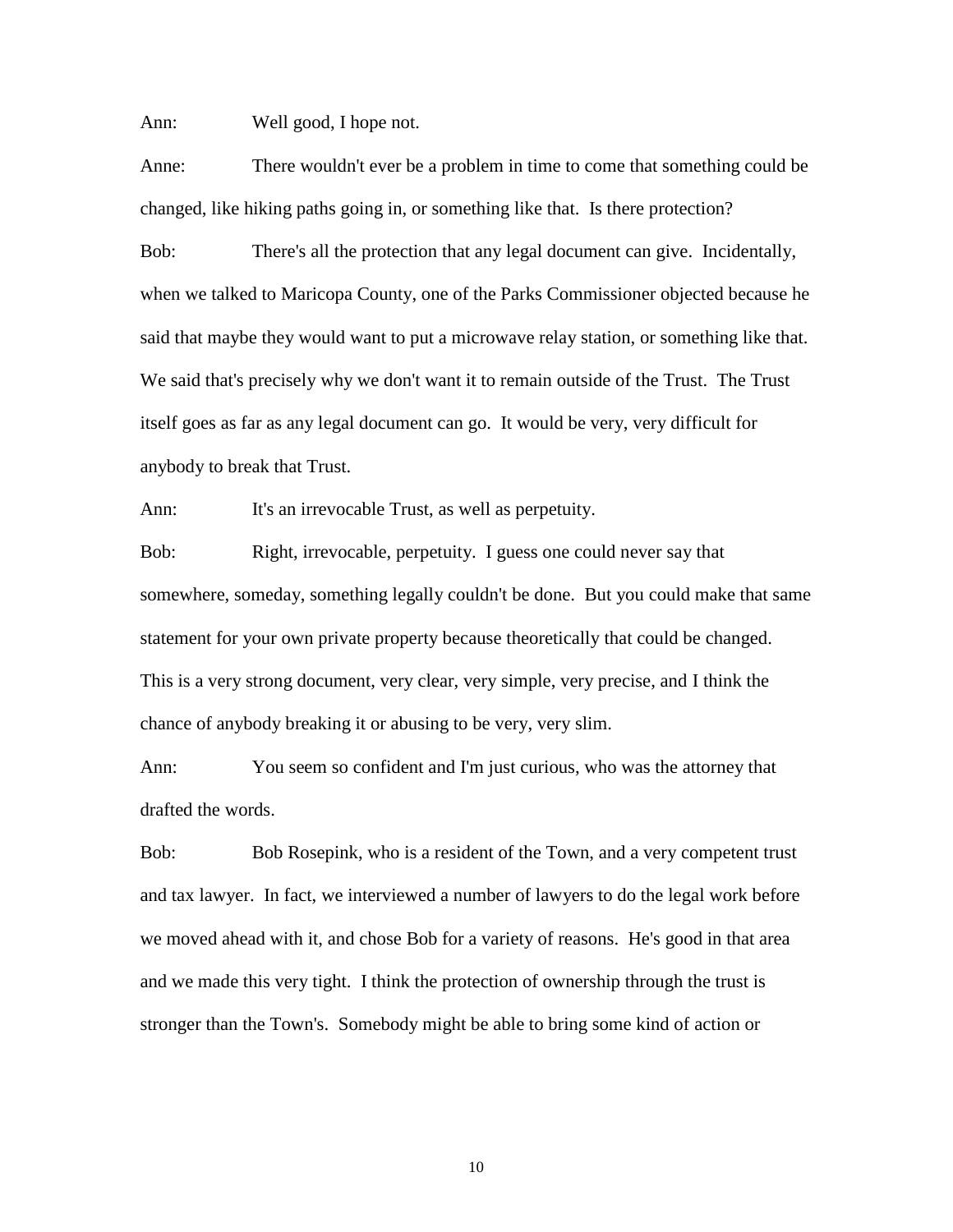procedure to the Town and force the Town to do something, but a charitable trust is a very strong instrument.

Ann: That's why I was curious.

Bob: Anybody can sue anybody. Anybody with \$25 or a typewriter can file a suit. But I think the chances of them successfully attacking this trust are practically nil.

Ann: While we're talking on that, what is the status of the Donahoe section of that mountain, donating their land versus their building on the buildable land?

Bob: The Donahoes did donate some property years ago. Really, the ball is in the court of the Town Council right now. The Donahoe family and their attorneys are negotiating with the Town Council. The Trust stands ready to receive any donation, but the Trust right now has no assets, no where-with-all to purchase the property. There is no way that the Trust could approach the Donahoe family about purchasing it, unless or until we receive some substantial donations later. We are really not involved with it right now. Ann: You're implying that the Donahoes would be one of the families that

would accept monetary…

Bob: I don't know. I understand the Donahoes are willing to sell the property. Ann: But they're not willing to donate it?

Bob: They have not indicated to us as Trustees that they are willing to donate any additional land. They did donate some land to the Town in year's past and that land is now in the Trust. There has been no indication to us that they are thinking of donating any additional land. We'll be pleased to talk with them about it, but until the Town resolves some of its questions with the Donahoe family, I think all the Trust can do is sit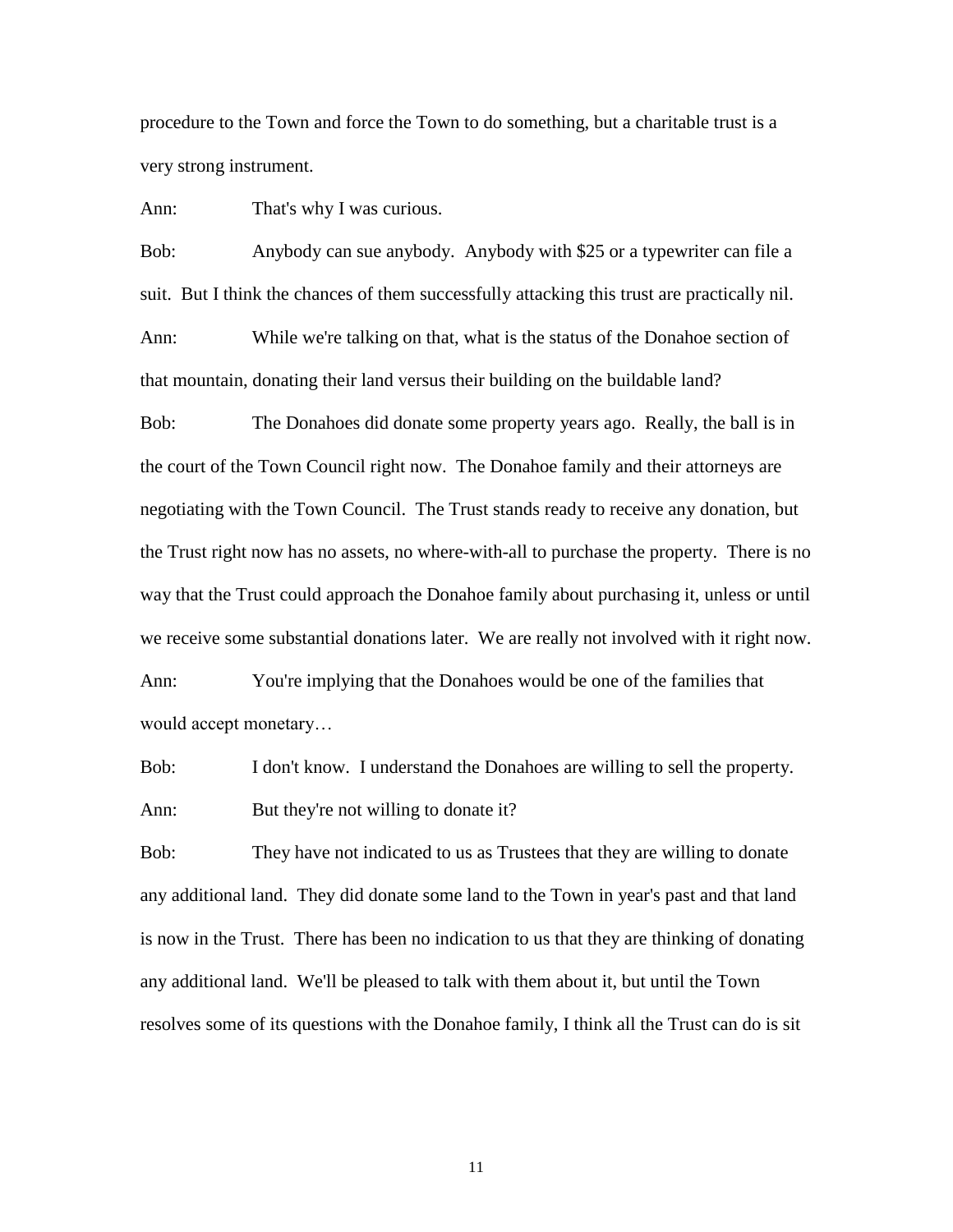back and wait and say, "Here we are if you want to donate the land, either directly to the Trust or some quid-pro-quo with the Town."

Ann: You have a wonderful, wonderful folder that explains the Trust, gives pictures of the plan, and then an over-sheet that shows what properties are in the Trust. It's a beautifully done folder. Other than that, is there any other active plan to advertise to push to acquire more of this property?

Bob: Yes, first of all, you have to remember that our appeal is to a relatively small list of people who own the land. There is no particular purpose for us to go to a large group of people who are not involved in donating land. However, we will accept and solicit donations of cash from other people. But in any case, our main thrust is to contact the people who we have identified as landowners. And we have. I have talked to several people who have very substantial holdings up there. We have sent them information about the Trust and so forth. In addition to that, as you may know, we had an article in the Town Reporter, and there was an article in the Scottsdale paper not too long ago.

Anne: It was a nice, sizeable article that talked about how Mummy Mountain was named. I remember Dave Hann had called me about the story.

Bob: Right. We've had a couple of articles.

Ann: That was her uncle.

Anne: He was called Mieg, Charlie Mieg.

Bob: Is that right? That's where he got the background on it. That's one of Dave's favorite anecdotes. Anyway, we've had a couple of newspaper articles about. Bil Keane has developed what has worked out to be sort of a logo for it. I don't know if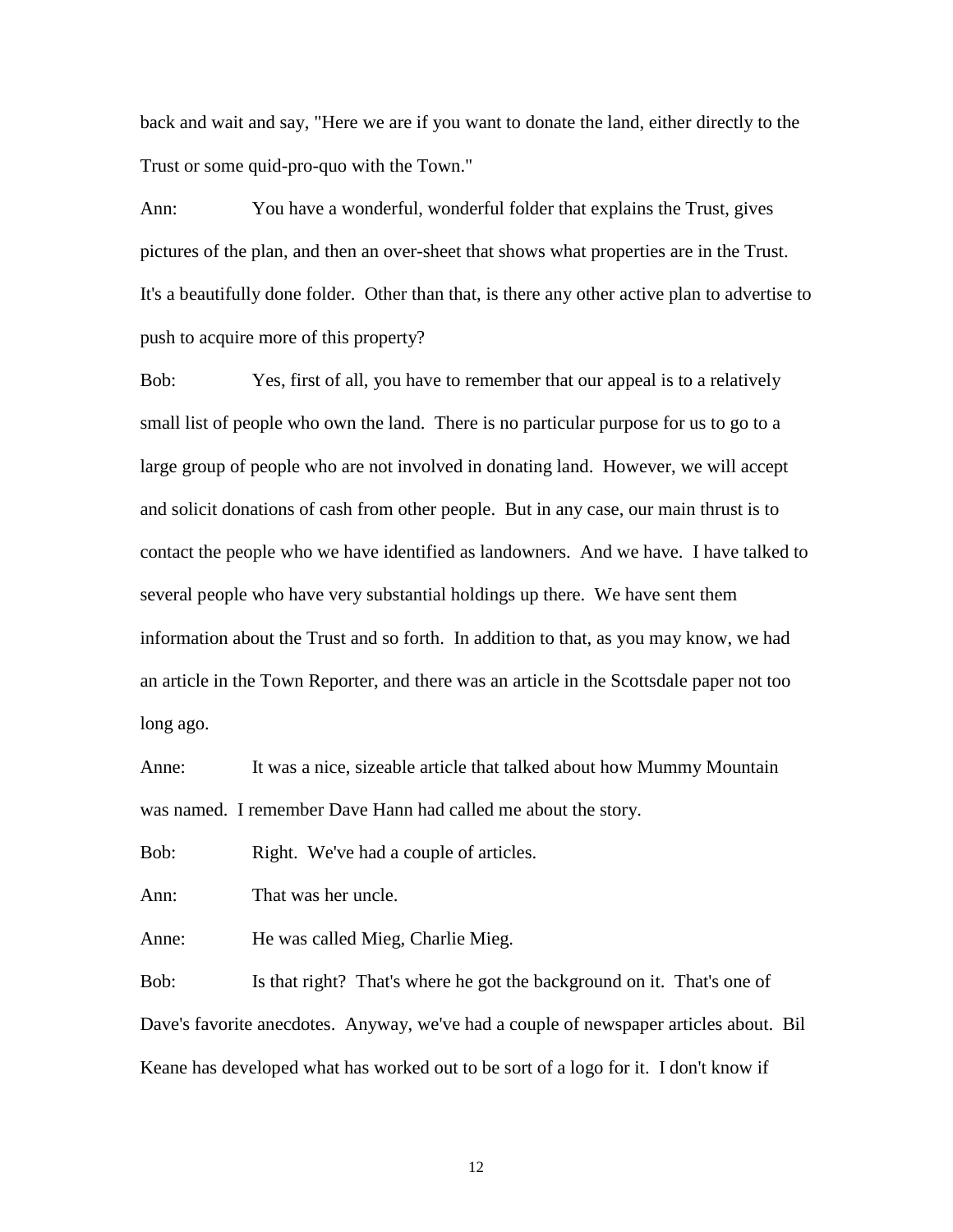you've seen it. It's one of his cartoons with his kids who are looking at Mummy Mountain in the background, and two little kids are talking. One of them says something about Mummy Mountain, and the other child's belief that all mummies were dead. Or something to that effect. In any case, Bil developed that for us and we have been able to use that to get some publicity. We also have over the recent months gotten some quotes from a number of well-known people in the area -- not just Town of Paradise Valley, but in the state. You have the County particularly who have expressed some support for our project and we will try to use that to get some publicity there. We would like to get and are working on getting some additional general publicity in the hopes of soliciting some cash donations. But our main thrust is with the people who own the land and appeal to them. So that's not a general broad advertising process.

Ann: On the north side of Mummy Mountain, in a canyon called La Place du Sommet, the houses are really climbing high. Were those peaks along there given to the Town when the land was first bought and the roads laid out, and so forth, so it's protected? I can't believe how high two of these properties are going.

Bob: Yes, in fact, while I was on Council, long before the Trust was formed, the then developer of La Place came to the Council and with a very ambitious building project, much more than we thought was appropriate. As a matter of fact, we got into a bit of a legal hassle with the developer.

Ann: Who was the developer?

Bob: Bob Burns. I forgot the name of his company, but Robert Burns was the principal behind it. In any case, over a long period of time, and some negotiation, he agreed to allow a scaled down, less dense version of what is now La Place, partially, in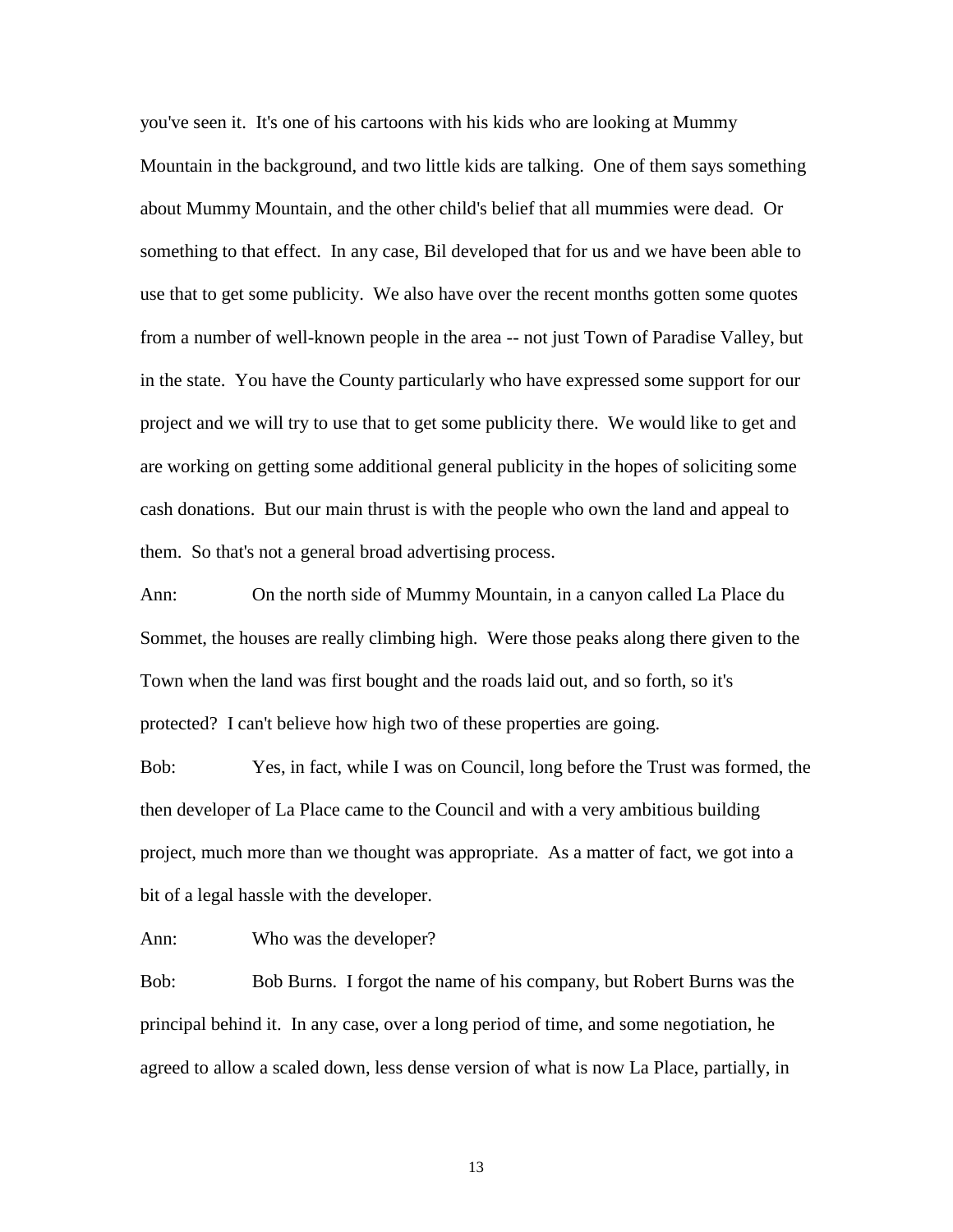return, for which they donated, I can't remember the size, 20 or 30 acres right up on top. That was donated to the Town and the Town has since deeded over to the Trust. So it's in the Trust, but that came with the then owners of La Place.

Ann: Wasn't it about 34 homes they finally allowed?

Anne: I think it was about 36.

Bob: I can't remember what they came in with, like 50 or something like that, and they were going to build them all the way to the top.

Ann: It's incredible. If you've ever been over there lately, it's just incredible. Actually, at a certain view where it angles away from it, it just looks like they're right on top of each other. It's hard to believe that each one is at minimum an acre.

Bob: When we were working on that, both the application for the subdivision and the donation of land, before those roads went in, I remember going up there and saying, "How are they going to build houses in here anyway?" It's remarkable where houses can be built.

Anne: They took away a lot of the mountain.

Bob: But it would have been even more so had that land not been donated to the Trust, at least the very top part of it.

Ann: I'm very grateful that the Town at least acquiring what they did.

Bob: There is always a trade off because the property owners have rights. The Town cannot and should not deny those rights to the property owners. We can't confiscate their property by saying, "We're not going to let you develop it." But, the other side of it is that the Town has to be prudent in what it allows and do what it can without asking private property owners to forfeit their rights. We do what we can do to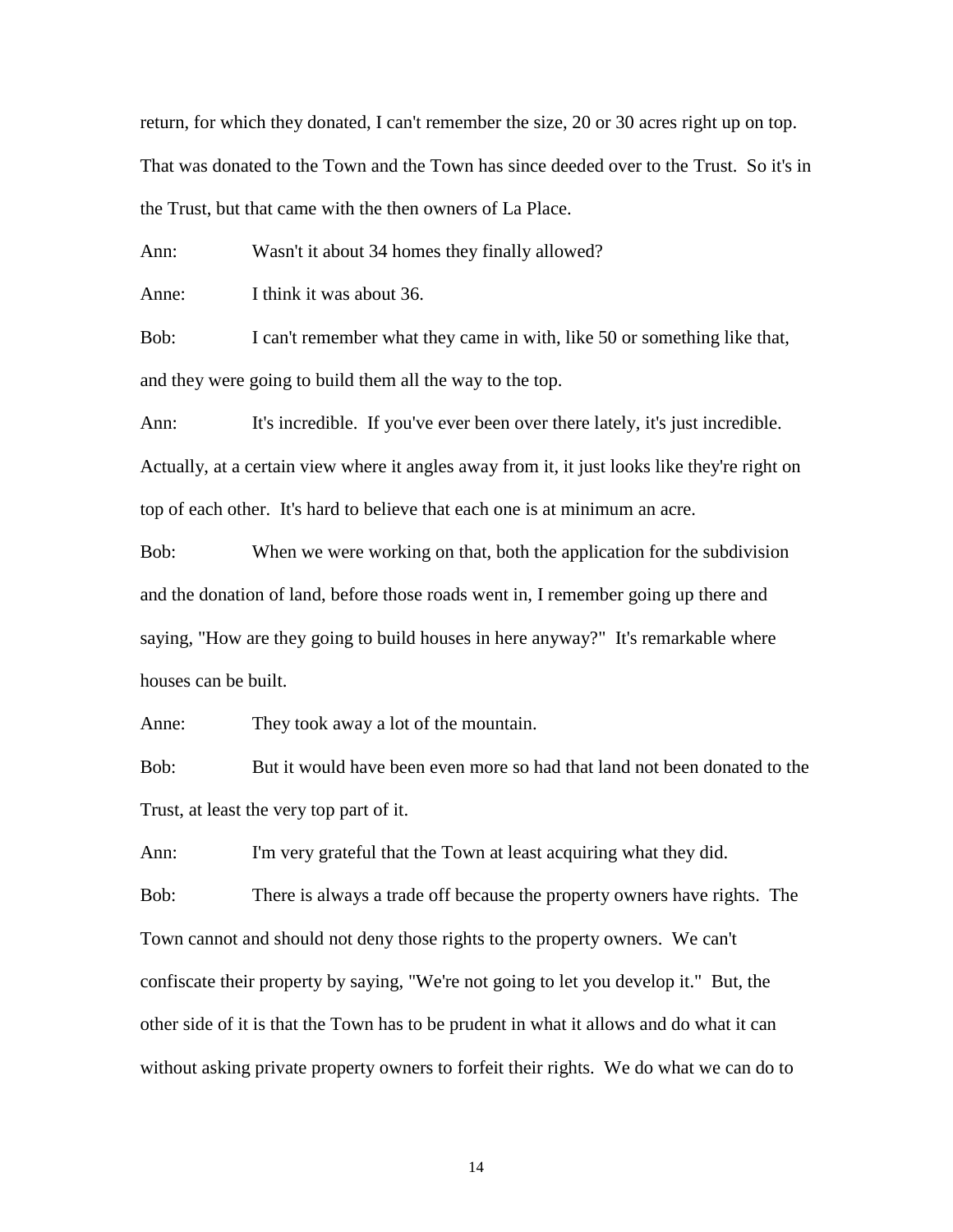protect their property. The Trust cannot and would not go to the people who own property there and say, "We're going to take over your backyard. You've got five acres; you only need one acre; we're going to take the other four." We cannot, should not, and will not do that. By the same token, we can appeal to people to try to help us by donating it. That's our approach.

Ann: If they did donate it, they couldn't even put fencing up there to say they had some dogs or something, they wanted to have a bigger run. It just has to be open and natural?

Bob: That's correct.

Ann: Except for the land that they're on, I mean that they own, the house, and at least a minimum of one acre.

Bob: If they donate some land and they have a structure, or some fence on there now, we will accept it in its existing condition. But once it goes into the Trust, the former owners can't come back and say, "Well, we now want to build this back there."

Ann: No.

Bob: That's a consideration of course. People have to decide before they donate whether they are likely to ever want to do that. We understand that and we will not be able to get all the property. I can understand why some people will be reluctant to do that. But people who have property up there now and the probability of anything really being built there, those homeowners are not giving any thought to building anything there, fencing it in, or building a dog house. That's why it can be to there benefit as well as the house that will donate the land.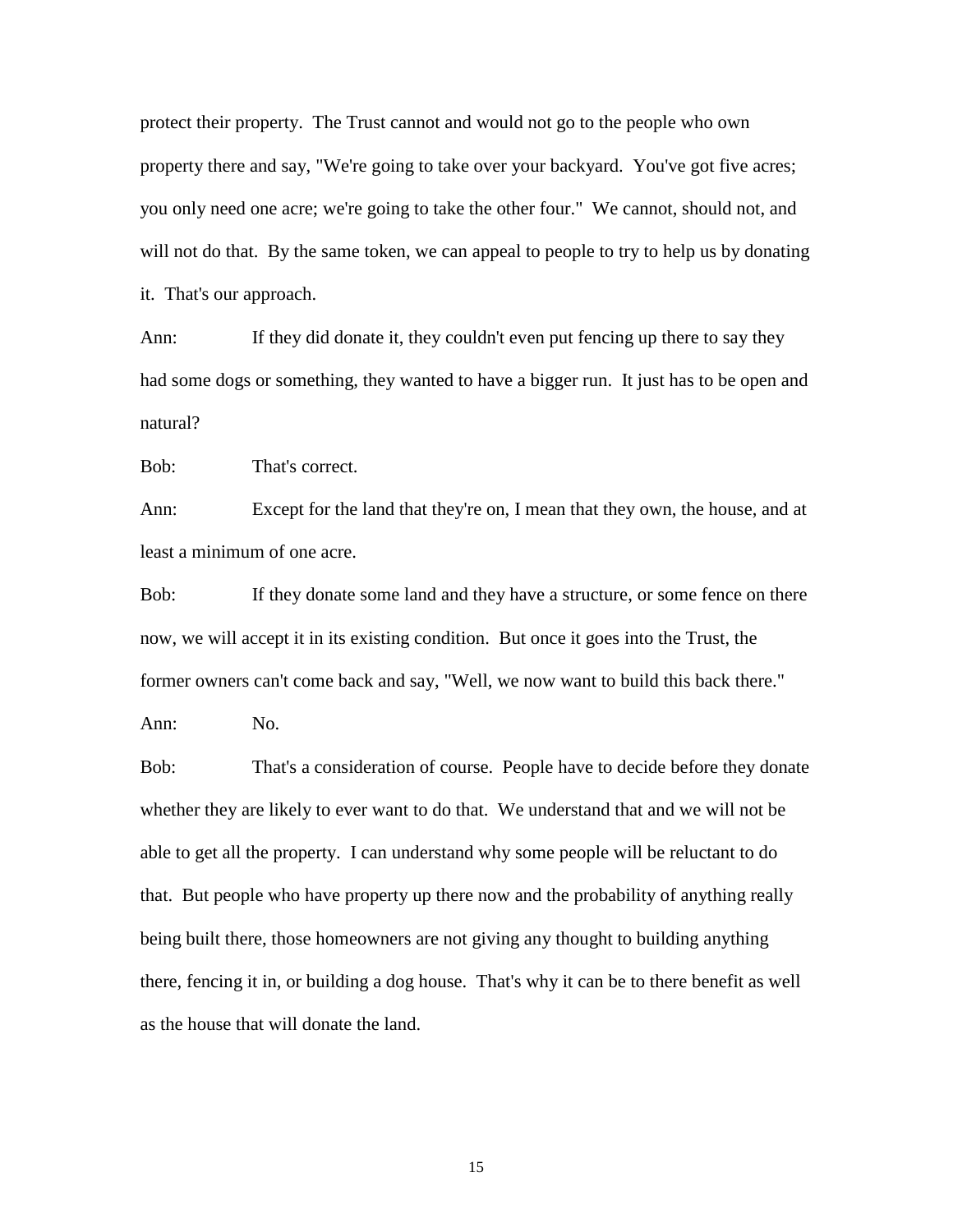Ann: This leads to the last question I have. What advice would you like to share with future Councils based on your experience, being on Planning and Zoning, Council, Mayor and particularly, on the Mummy Mountain Trust Board?

Bob: I think everyone on the Council has to remember that they are working for and on behalf of the residents of the Town. Council Members should be politely receptive to anybody who comes in and makes a request, and not be arbitrary on any decisions. But, having said that, I think the Councils need to keep in mind that because we are a residential community -- it was designed that way; is that way; and most of us want to keep it that way -- they have to continue to resist the pressure. There is always a tremendous pressure on Council Members to allow land to be developed in a nonresidential way. An example that I can think of is the corner of Tatum and Lincoln. I can't tell you how many times people have come in and said, "You've got to let us build something there because nobody will ever build a house at Tatum and Lincoln." There are two beautiful subdivisions now at Tatum and Lincoln. We had a terrible fight with a landowner who owns land on Scottsdale Road who went down to the State legislature to talk about deannexing a piece of land because his appeal was that nobody will ever build a house on Scottsdale Road, therefore you've got to let us develop this commercially. We won that battle. Well, I think my advice to the Council will be that no matter how unlikely it seems that land can be developed in a way in which the Town wants it developed, hang in there because it will eventually be developed how we want it to. Now, I'm not saying that we should never allow anything other than residential, I mean, we have provisions for churches, schools, and resorts. I think these are appropriate. Some of these parcels may best be developed in that way. But I do believe very strongly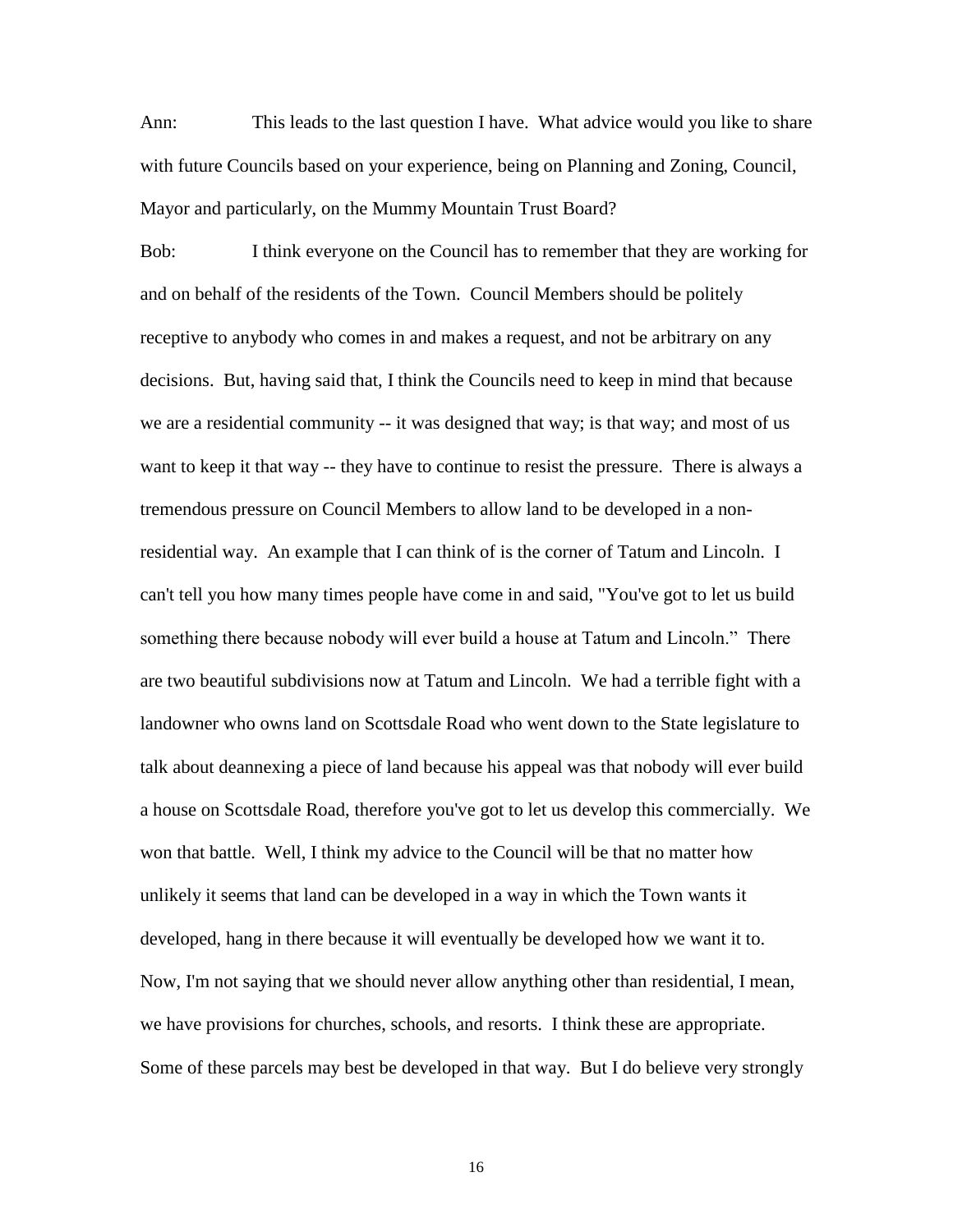that there is very little property, if any, in this Town that can't be developed within the Town's Plan if we hang in there. But I do think that Council should remember to listen politely and receptively to people when they come in. I have seen Councils who were actually rude to applicants and that's not appropriate. Even if you have to turn them down, as often was during my Council term; we can disagree without being disagreeable. I think even for those people who come to the Town and make applications which we have to turn down, I think we can still do it in a proper way.

Ann: Do you have any questions, Anne?

Anne: No, I just want to thank Bob very much for talking with us.

Ann: Oh yes, thank you very much.

Bob: Thank you for your time and on behalf of the Town for doing this project. I think someday, someone will look back and listen back, and say, "That's was what happened then, look at the Town today."

Ann: I must say that those who have involved themselves in the function of the Town, through Councils or as Police Chiefs, or whatever, the running theme has always been and seems to be an eternal fight to maintain the minimum one house per acre and keep out commercialism, over and above what was already here before the Town was incorporated. It just seems that it's a very ongoing challenge.

Bob: That it is and we've lost an occasional round, but we really won the bout. We've done a good job, I think. I say we, I mean all the residents of the Town and the past and present Councils. I think we've done a good job. But it's an ongoing thing.

Ann: It has also been incredible to me to realize that the challenge never ends.